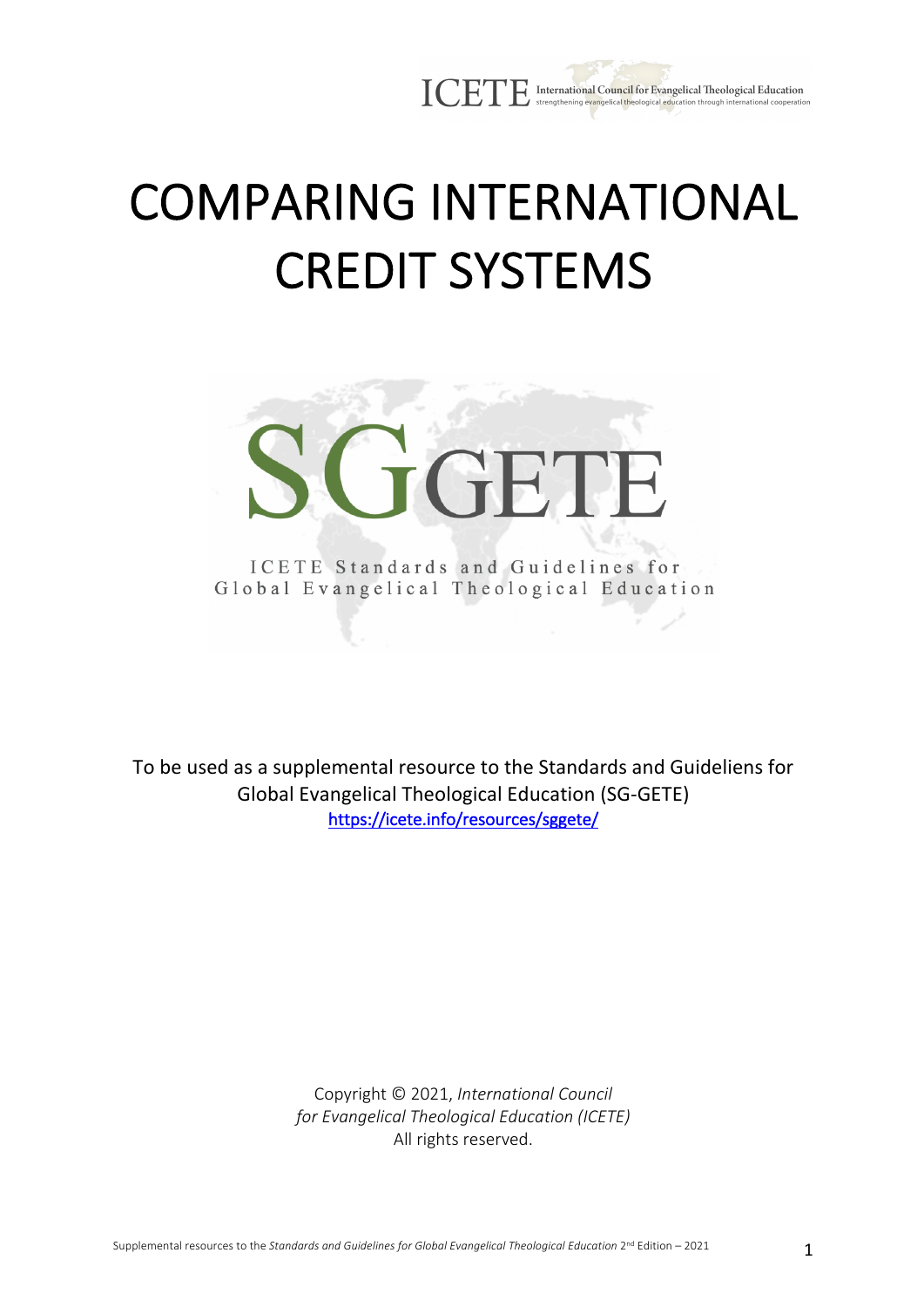How can programs or degrees across countries and continents be compared? What degrees can count for access as students move internationally? How can credit systems be translated across international educational standards and practices? Is there something like a common currency? These are questions that particularly important in a global framework like the SGGETE.

ICETE International Council for Evangelical Theological Education strengthening evangelical theological edu

### General criteria

No international standards. The first thing to notice is that there is no single international standard for the quantitative measurement of educational units (courses, programs, degrees). The transfer of credits from system to another is a matter of calculations and certain ambiguities cannot always be excluded. $1$  It is not possible, for example, to define globally applicable "total credit requirements for each degree program (i.e. MA, MDiv, etc)" or even to "identify an acceptable range" of credits. Nomenclature and regulations are different in the various educational systems.

For example, whereas the rule  $MA = 2$  years, MDiv = 3 years, MTh = 4 years works in the American structure, in Europe there are different kinds of Master's degree studies, which generally must comprise at least 300 ECTS and can mean either 5 years full-time; 3 years (180 ECTS) for the Bachelor level plus 2 years (120) ECTS; or 4 years plus 1. Also, in Europe, there is often no difference in duration between an MA and an MTh. The degree nomenclature is thus very difficult to compare.

- Need for careful calculations. Since duration (credit requirements for degrees) and nomenclature differ in the various educational systems, institutions should be required to identify the duration of the programs (total credit hours). Transfer across educational systems should always require careful calculation (degree nomenclature alone is not a solid indicator for the duration of programs).
- Time based credits? We also need to be aware of the fact that the concept of 'time based' credits has been criticized on educational grounds. The credit system puts the emphasis on duration, however in educational terms, achievement can only be measured by the demonstration of competences. How much time a student needs to acquire certain competences is a secondary issue. What ultimately counts are learning outcomes not hours of learning.

However, in the process of growing international mobility in Higher Education and an increasing number of part-time students, the need for comparability of duration emerged. A currency to at least measure tentatively the total learning time a student invests facilitates the comparison of courses and programs. But it should be kept in mind that this is only an auxiliary structure. Therefore, terms such as "notional hours of learning" or "average hours of learning" are often used. While credit systems are helpful tools to quantify educational processes, it should always be clear that the quality of education can only be measured by the assessment of learning outcomes.

<sup>1</sup> Robert Wagenaar, "Credit and Credit Reference Systems: A World View," http://studylib.net/doc/18677855/credit-andcredit-reference-systems--a-world-view.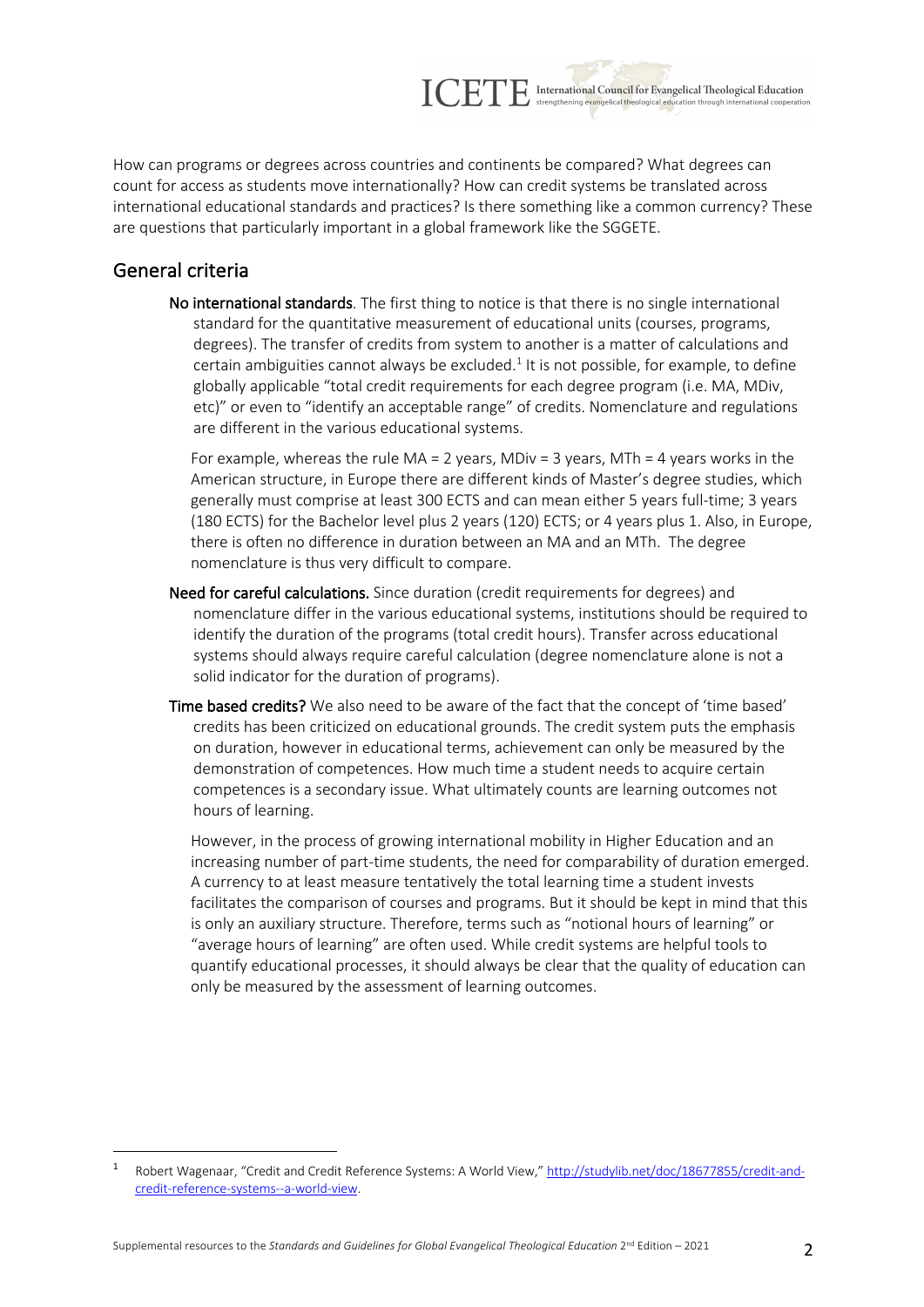

## Comparing credit systems

In what follows, two major credit systems (US and ECTS) will be introduced and the most common transfer practices will be explained.<sup>2</sup>

The US-Credit System is based on the so called "Carnegie Unit", a standard defined in 1906 "as a basis for measuring school work." $3$  The standard Carnegie Unit is defined as 120 hours of contact time with an instructor, which translates into one hour of instruction on a particular subject per day, five days a week, for twenty-four weeks annually.

In higher education, students receive "credit hours," a metric derived from the Carnegie Unit and based on the number of "contact hours" students spend in class per week in a given semester.

A typical three-credit course, for example, meets for three hours per week over a fifteenweek semester. A student, then, might earn fifteen credit hours per semester (fifteen is standard full-time registration for a semester, thirty for an academic year) *en* route to a four-year bachelor's degree requiring a total of 120 credits.

Because of the presupposition of contact hours, the Carnegie Unit, as traditionally defined, is difficult to accommodate to modes of distance education that do not involve face-toface instruction, such as online and correspondence studies.

In 2010, the United States Department of Education issued a new definition of academic credit, required of US higher education institutions by law, that calls for a reasonable approximation of the amount of work required by the traditional Carnegie Unit, while not imposing or presupposing a particular model of instruction. Based on this definition the US federal regulations define one credit as follows:<sup>4</sup>

- One hour of classroom or direct faculty instruction and a minimum of two hours of out of class student work each week for approximately fifteen weeks for one semester or trimester hour of credit, or ten to twelve weeks for one quarter hour of credit, or the equivalent amount of work over a different amount of time; or
- At least an equivalent amount of work as required in paragraph (1) of this definition for other academic activities as established by the institution including laboratory work, internships, practice, studio work, and other academic work leading to the award of credit hours.

The actual amount of academic work that goes into a single semester credit hour is often calculated as follows:

- (1) One lecture (taught) or seminar (discussion) credit hour represents 1 hour per week of scheduled class/seminar time and 2 hours of student preparation time. Most lecture and seminar courses are awarded 3 credit hours. Over an entire semester, this formula represents at least 45 hours of class time and 90 hours of student preparation.
- (2) One laboratory credit hour represents 1 hour per week of lecture or discussion time

plus 1-2 hours per week of scheduled supervised or independent laboratory work, and

<sup>2</sup> Structure of the U.S. Education System: Credit Systems", published by the International Affairs Office, U.S. Department of Education (February 2008). https://sites.ed.gov/international.

<sup>3</sup> "The Carnegie Unit. A Century-Old Standard in a Changing Education Landscape" by The Carnegie Foundation (2015). https://www.carnegiefoundation.org/resources/publications/carnegie-unit.

The Code of Federal Regulations, 34 CFR 600.2.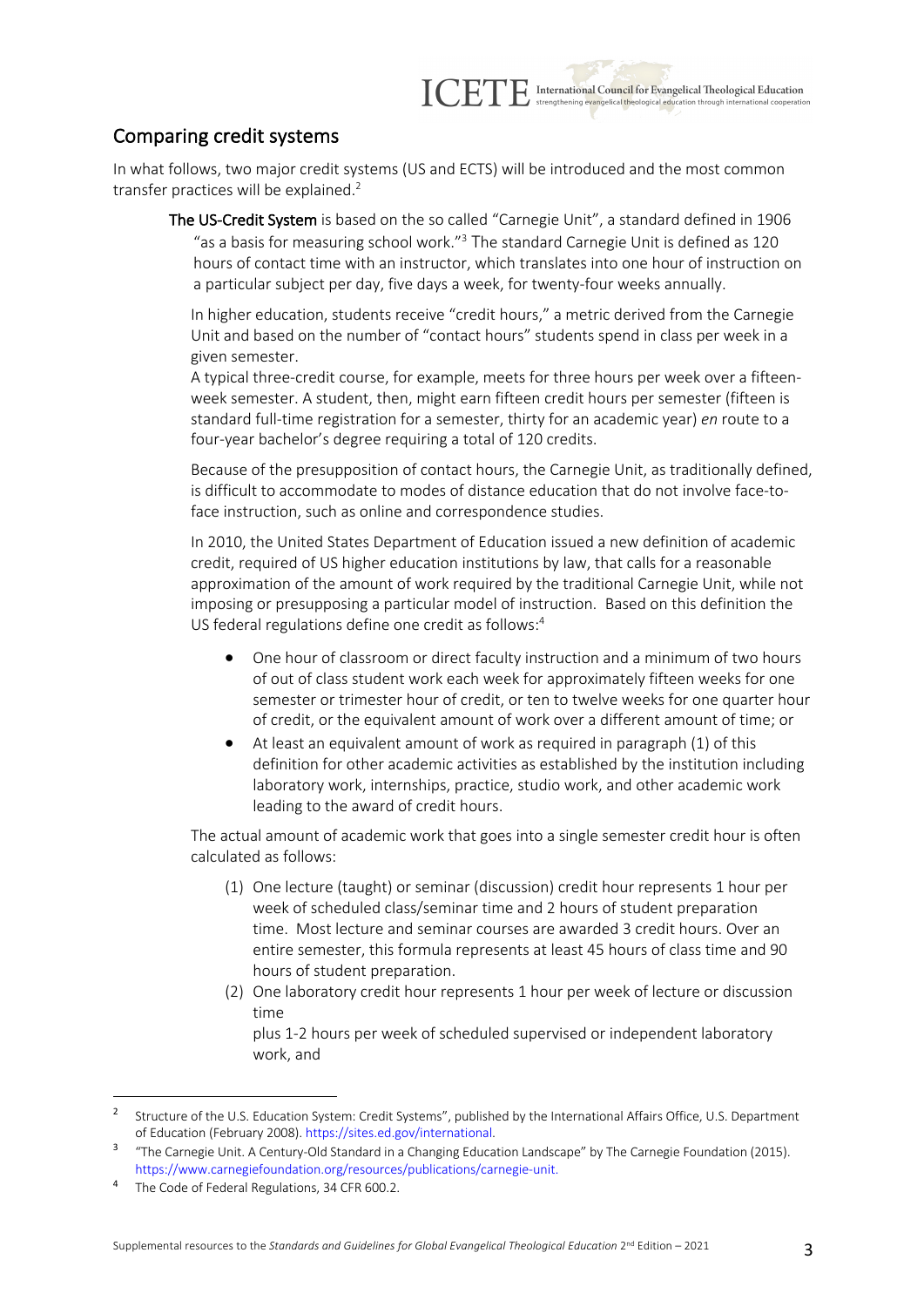

2 hours of student preparation time. Most laboratory courses are awarded up to 4 credit hours. This calculation represents at least 45 hours of class time, between 45 and 90 hours of laboratory time, and 90 hours of student preparation per semester.

(3) One practice credit hour (supervised clinical rounds, visual or performing art studio, supervised student teaching, field work, etc.) represents 3-4 hours per week of supervised and /or independent practice. This in turn represents between 45 and 60 hours of work per semester. Blocks of 3 practice credit hours, which equate to

a studio or practice course, represent between 135 and 180 total hours of academic work per semester.

- (4) One independent study (thesis or dissertation research) hour is calculated similarly to practice credit hours.
- (5) Internship or apprenticeship credit hours are determined by negotiation between the supervising faculty and the work supervisor at the cooperating site, both of whom must judge and certify different aspects of the student's work. The credit formula is similar to that for practice credit.

Government recognized accrediting agencies basically follow this standard and require institutions of higher learning to apply this definition. Regarding the implications of the new legislation for online and emerging instructional models, the Department of Education has clarified that:

- the new credit requires an equivalent amount of work as that required by the Carnegie system, without requiring strict adherence to classic definitions of contact hours;
- the new credit is modality neutral, applying equally to face-to-face, blended, online and distance instructional models, that are oriented around contact hours, workload or any combination thereof;
- the definition of credit is sufficiently broad and encompassing so as not to exclude certain types of delivery;
- US schools can structure their academic programs with whatever administrative credit system they choose, as long as the official definition of credit is used in applications for Federal financial aid;
- the new definition of credit is compatible with competency-based education and with programs that grant academic credit based on the demonstrated prior learning;
- the definition of credit allows for the assignment of credits by Direct Assessment under certain conditions without necessarily being linked to the fulfilment of a certain amount of clock hours (e.g. a student could receive credit for the course "Algebra 1" by passing an equivalency exam that demonstrates the mastery of the subject);
- the definition of credit does not contain any requirement of "seat-time."<sup>5</sup>

In order to compare the US-System with the European ECTS-System, we have to look at the "total learning time" (comprising class work and all other learning activities). Based on the figures given in the statements above, we can conclude that one US three-credit

<sup>5</sup> U. S. Department of Education, "Subject: Guidance to Institutions and Accrediting Agencies Regarding a Credit Hour as Defined in the Final Regulations Published on October 29, 2010," https://ifap.ed.gov/dpcletters/attachments/GEN1106.pdf; U. S. Department of Education, "Program Integrity Questions and Answers - Credit Hour," https://www2.ed.gov/policy/highered/reg/hearulemaking/2009/credit.html.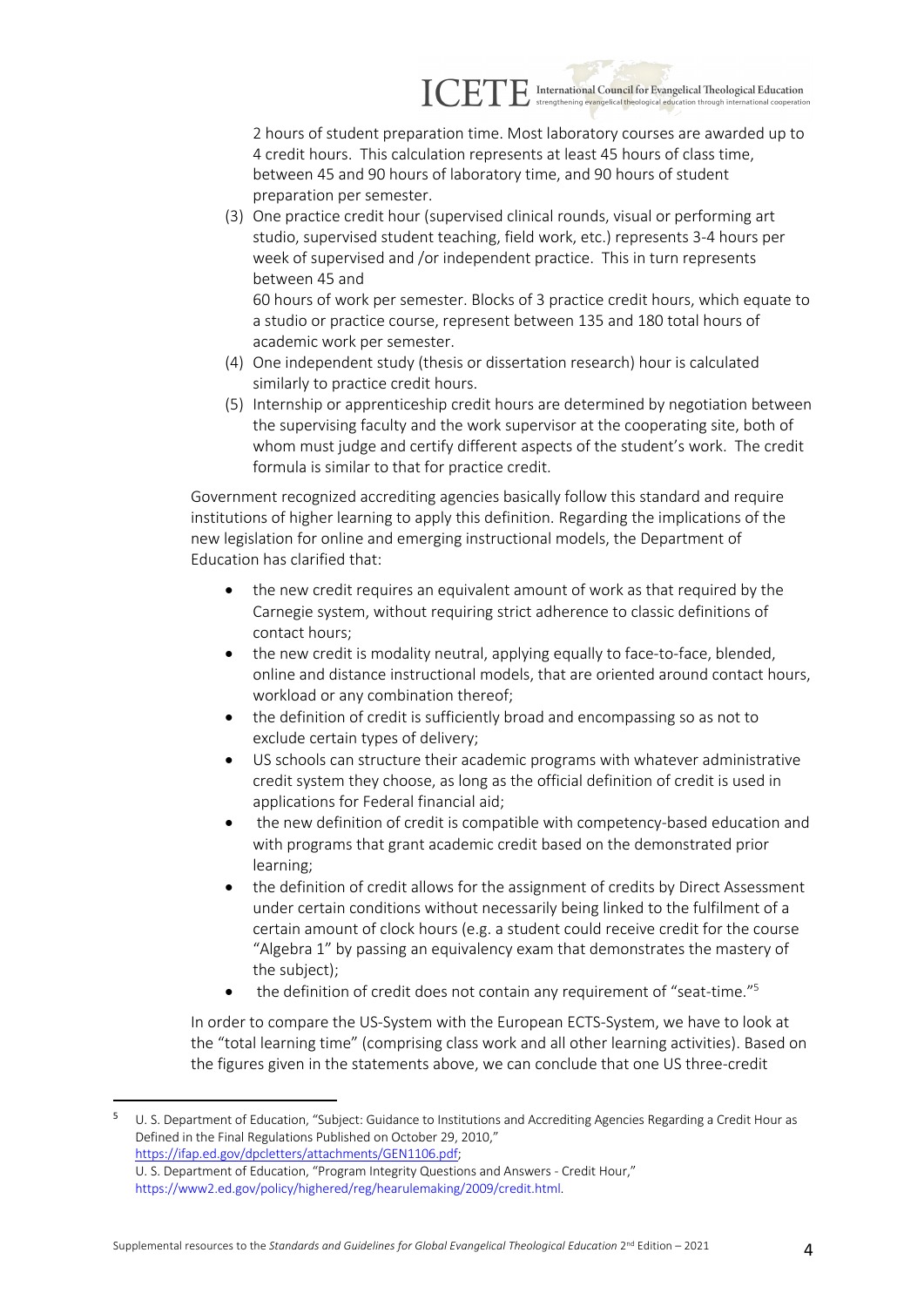

course in higher education normally comprises 135 hours of total learning time (normally 45 hours lecture and/or seminar plus 90 hours).

The European ECTS (European Credit Transfer System) follows a different philosophy. It does not start the calculation with the class hours (contact hours) but with the total learning time including all teaching/learning activities. The standard defined in the context of the Bologna-Process is 25 to 30 hours of teaching/learning for one ECTS credit.

The official definitions are as follows:<sup>6</sup> ECTS credits express the volume of learning based on the defined learning outcomes and their associated workload. 60 ECTS credits are allocated to the learning outcomes and associated workload of a full-time academic year or its equivalent, which normally comprises a number of educational components to which credits (on the basis of the learning outcomes and workload) are allocated. ECTS credits are generally expressed in whole numbers.

Workload is an estimation of the time the individual typically needs to complete all learning activities such as lectures, seminars, projects, practical work, work placements and individual study required to achieve the defined learning outcomes in formal learning environments. The correspondence of the full-time workload of an academic year to 60 credits is often formalized by national legal provisions. In most cases, workload ranges from 1,500 to 1,800 hours for an academic year, which means that one credit corresponds to 25 to 30 hours of work. It should be recognised that this represents the typical workload and that for individual students the actual time to achieve the learning outcomes will vary.

For our calculations this means:

- 1 ECTS comprises 25 to 30 hours of teaching/learning.
- One full-time academic year comprises 60 ECTS, equals 1,500 to 1,800 hours of teaching/learning.

The European countries have defined in their National Qualifications Frameworks (NQF) how many hours per credit need to be calculated in their country.<sup>7</sup>

#### Calculations: Some examples

Transferring from the US-System to the European System. The table below illustrates how many hours of learning are entailed in 1 US credit and how to many ECTS this equates. The ECTS are expressed in a min-max range in reflection of the different amounts of hours that European countries allocate to 1 ECTS (this ranges between 25 and 30 hours per credit). These figures leave space for calculations between a minimal ratio of 1:1.5 and a maximum of 1:1.8.

<sup>6</sup> ECTS Users' Guide. Luxembourg: Publications Office of the European Union (2015), p. 10 (https://ec.europa.eu/education/ects/users-guide/docs/ects-users-guide\_en.pdf).

<sup>7</sup> For the applications of this definition in different European countries see ECTS Users' Guide 2009, Annex 5: Overview of national regulations on the number of learning hours per academic year. http://www.hubologna.hacettepe.edu.tr/ECTS\_users\_guide.pdf.